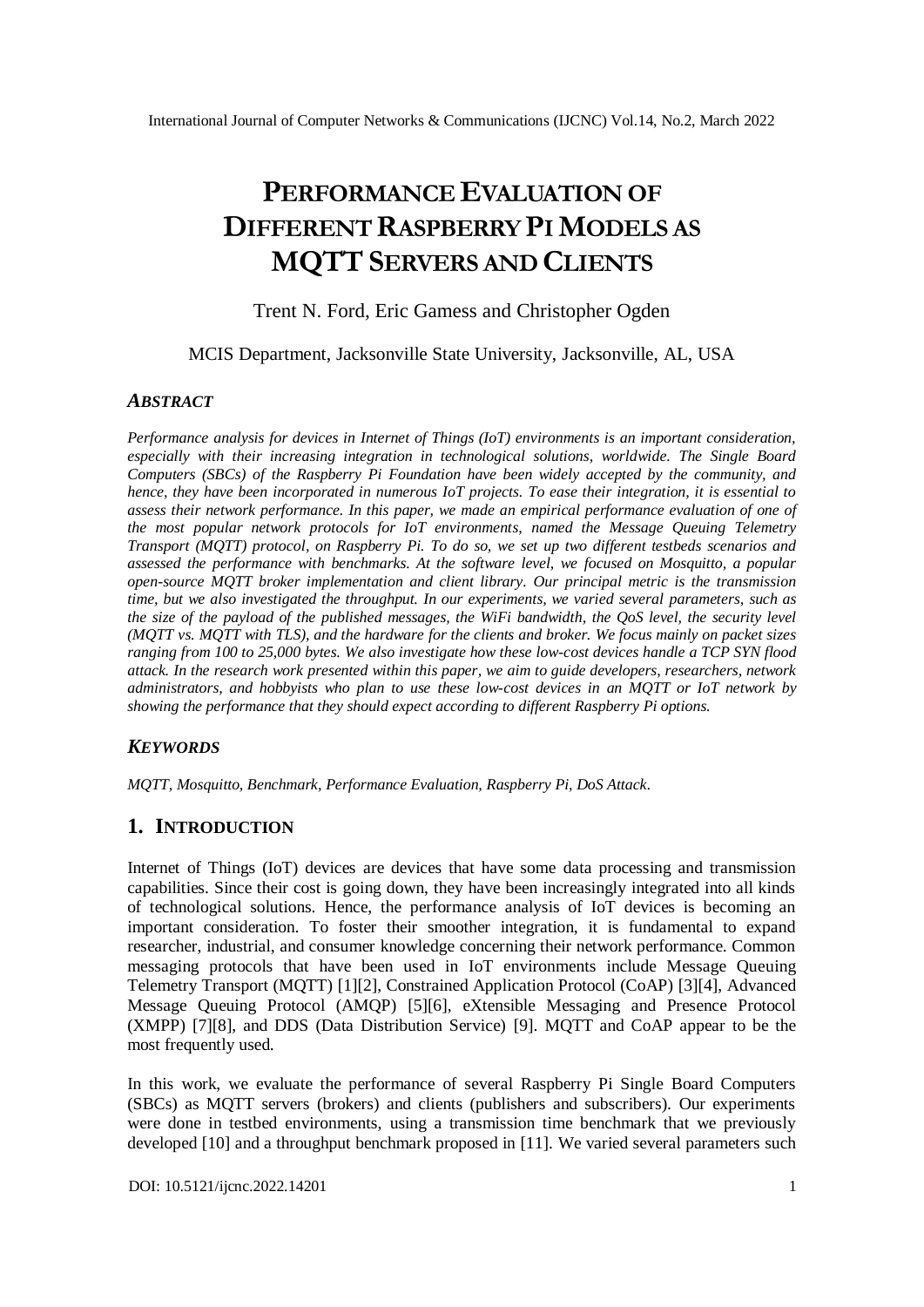as the size of the payload of the published messages, the WiFi bandwidth, the QoS level, the security level (MQTT vs. MQTT with TLS), and the hardware for the clients and broker. With this work, we aim to guide developers, researchers, network administrators, and hobbyists who are planning to use low-cost Raspberry Pi SBCs in an MQTT or IoT network, and empirically examine and analyze what the expected performance is between these options.

The rest of the paper is structured as follows. In Section 2, we discuss a number of peer-reviewed literature work conducted within this research area. Section 3 provides a high-level overview of the technologies used in this research: MQTT, TLS, and Raspberry Pi SBCs. We describe the benchmarking tools used for our performance assessment in Section 4. In Section 5, we present the testbeds utilized for our experiments. We show, examine, and analyze the results of our experiments in Section 6. Finally, Section 7 concludes and summarizes the results of this paper as well as discusses future avenues for further research work within the area of study.

## **2. RELATED WORK**

Some related works are dedicated to comparing several messaging protocols for IoT environments. Various research groups focused on contrasting functionalities, while others are more dedicated to performance evaluation using real testbeds or simulation tools. For example, Imane, Tomader, and Nabil [12] presented the relevance of IoT for the implementation of smart healthcare systems. They started with a summary of some existing healthcare systems by enumerating their strengths and weaknesses, before discussing in which context CoAP or MQTT should be chosen. They did not conduct any performance comparison evaluation but offered advice on selecting the most adequate network protocol for several different situations. The authors of [13] did a practical assessment of CoAP and MQTT in a testbed environment. They reported results related to the communication delay and the network traffic required for a variety of simple tasks. As clients, an ESP8266 [14] and an ODROID [15] were used. Çorak, Okay, Güzel, Murt, and Ozdemir [16] quantitatively compared the performance of CoAP, MQTT, and XMPP in a real-world testbed, and reported results such as the packet creation time and packet transmission time. The testbed consisted of one Intel Galileo Gen 2 board, one laptop (Intel Core i7-6700HQ CPU at 2.60 GHz and 4 GB of RAM), and some sensors. The sensors were connected to the Intel Galileo Gen 2 board, where the publisher was running. In the laptop, the authors executed the broker and the subscriber. Banno, Ohsawa, Kitagawa, Takada, and Yoshizawa [17] compared the performance of several MQTT brokers (Mosquitto [18], HiveMQ [19], and EMQ X [19]) and reported metrics such as latency and throughput. The authors developed their own MQTT performance testing tool. The testbed consisted of one Ethernet switch and four PCs that were running a publisher, a broker, a subscriber, and an NTP server, respectively. The publisher and subscriber synchronized their time using the NTP server. Laaroussi and Novo [20] presented a performance analysis of the security protocols employed with MQTT and CoAP, and reported parameters such as latency and throughput. The MQTT clients (both the publisher and the subscriber) were installed in an Intel Core i5 CPU at 2.60 GHz with 16 GB of RAM, while the broker was running in a Dell Latitude 7480 laptop with an Intel Core i7 CPU at 2.80 GHz and 16 GB of RAM. While the previous research groups used empirical experimentation for their evaluations, a number of other research groups have opted for conducting their assessments using simulators. As an example, Larmo, Carpio, Arvidson, and Chirikov [21] studied the performance of sensors reporting their captured samples over CoAP and MQTT, running on top of two different radio interfaces, namely Bluetooth Low Energy (BLE) and IEEE 802.11ah. The evaluations were performed using an Ericsson internal event-based radio network system simulator with detailed models of application, transport, network, and datalink layers for both BLE and WiFi.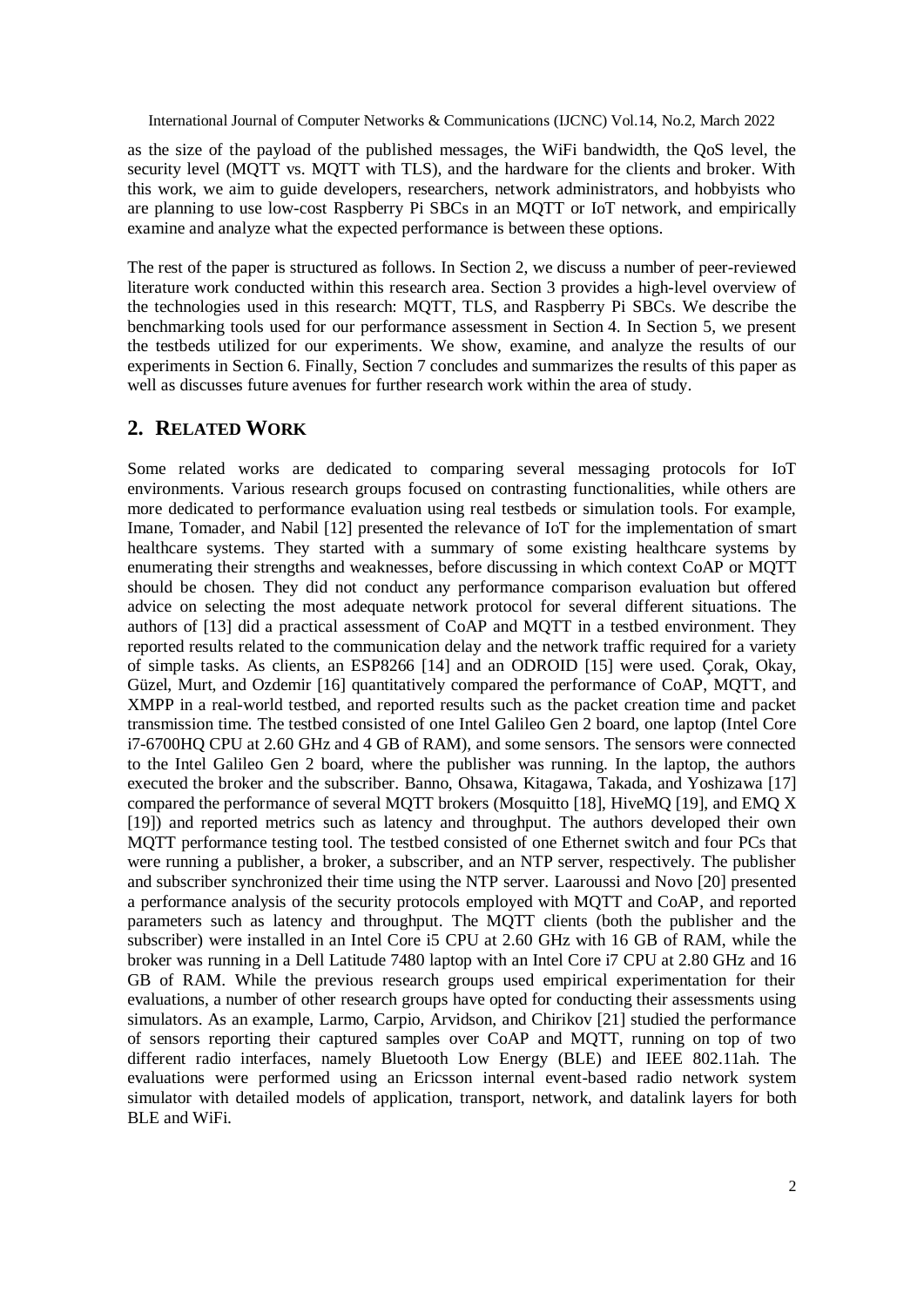Other performance evaluation works are focused on MQTT. Pipatsakulroj, Visoottiviseth, and Takano [22] developed muMQ, a high-performance MQTT broker that efficiently utilizes multicore CPUs. To assess their new broker, the research team compared its performance with the one of Mosquitto, for parameters that include latency, throughput, and CPU usage. They conducted their experiments by running the broker in a machine equipped with a 20-core CPU (Intel Xeon E5-2650 @ 2.30 GHz) and 252 GB of RAM. As for client machines, they used virtual machines created on a computer with an 8-core CPU (Intel Xeon E620 @ 2.4 GHz) and 20 GB of RAM. In [23], the authors evaluated the usage of a Raspberry Pi Zero W as an MQTT gateway between sensors and a broker. They installed the sensors locally, while the broker was in the cloud (public broker). The gateway worked as the data-processing device closer to the sensors, and as a bridge to the Internet. The authors reported performance metrics such as the processor temperature and CPU utilization. In a home environment, MQTT performed better than CoAP on a Raspberry Pi 3 [24]. In [25], Baranauskas, Toldinas, and Lozinskis assessed a Raspberry Pi 2 as a broker in a testbed environment. The clients (both the publisher and the subscriber) were running in an ESP32 [14]. When using a Raspberry Pi 2 as a broker, the authors found that QoS 0 consumed 6.7% more energy than QoS 1 for MQTT with TLS. In [10], Gamess, Ford, and Trifas evaluated the MQTT protocol considering large payload sizes (ranging from 512 to 1,048,576 bytes) for the published messages, in testbed environments primarily based on conventional PCs. In one of the scenarios, the broker was changed to different models of Raspberry Pi.

As can be seen from this literature survey, little research work has been published that evaluates the performance of MQTT through the use of Raspberry Pi devices in an IoT network. In contrast to all the previous literature work done within this research area that we surveyed, in this effort, we conducted a number of empirical assessments that varied the role of low-cost devices, Raspberry Pi SBCs, and determined how they compare to each other and against a PC with average specifications, using benchmarks. We focused on two parameters, namely the transmission time and throughput. We also investigated how these low-cost devices handle a DoS attack, using Hping3 [26] to flood them with TCP SYN segments.

# **3. TECHNOLOGIES**

## **3.1. Message Queuing Telemetry Transport**

Message Queuing Telemetry Transport (MQTT) [1][2] is a machine-to-machine data exchange protocol for IoT devices. MQTT uses a publish/subscribe model with a broker. There are a few versions of the standard, with versions 3.1.1 [27][28] and 5.0 [29] as the most popular. TCP is the transport protocol used by MQTT, with two reserved ports: 1883 (MQTT without security) and 8883 (MQTT over TLS). MQTT topics are a form of addressing that allows MQTT clients to share information, through a broker. An MQTT broker, also known as an MQTT server, is the message hub. It keeps track of which devices subscribe to which topics, receives all published messages, and forwards them according to subscriptions. A client can be a publisher, a subscriber, or both as necessary.

# **3.2. Transport Layer Security**

Transport Layer Security (TLS) [30][31][32] is one of the most frequently used security standards for network communication. Its most common usage is for securing sessions between a web server and a web browser [33]. It is a continuation of earlier SSL protocols. The main distinction between the TLS and SSL protocols is a question of who authored and who controlled them. SSL was initially proprietary from Netscape; TLS has always been an open standard created by the Internet Engineering Task Force since version 1.0 [30][33]. Both protocols use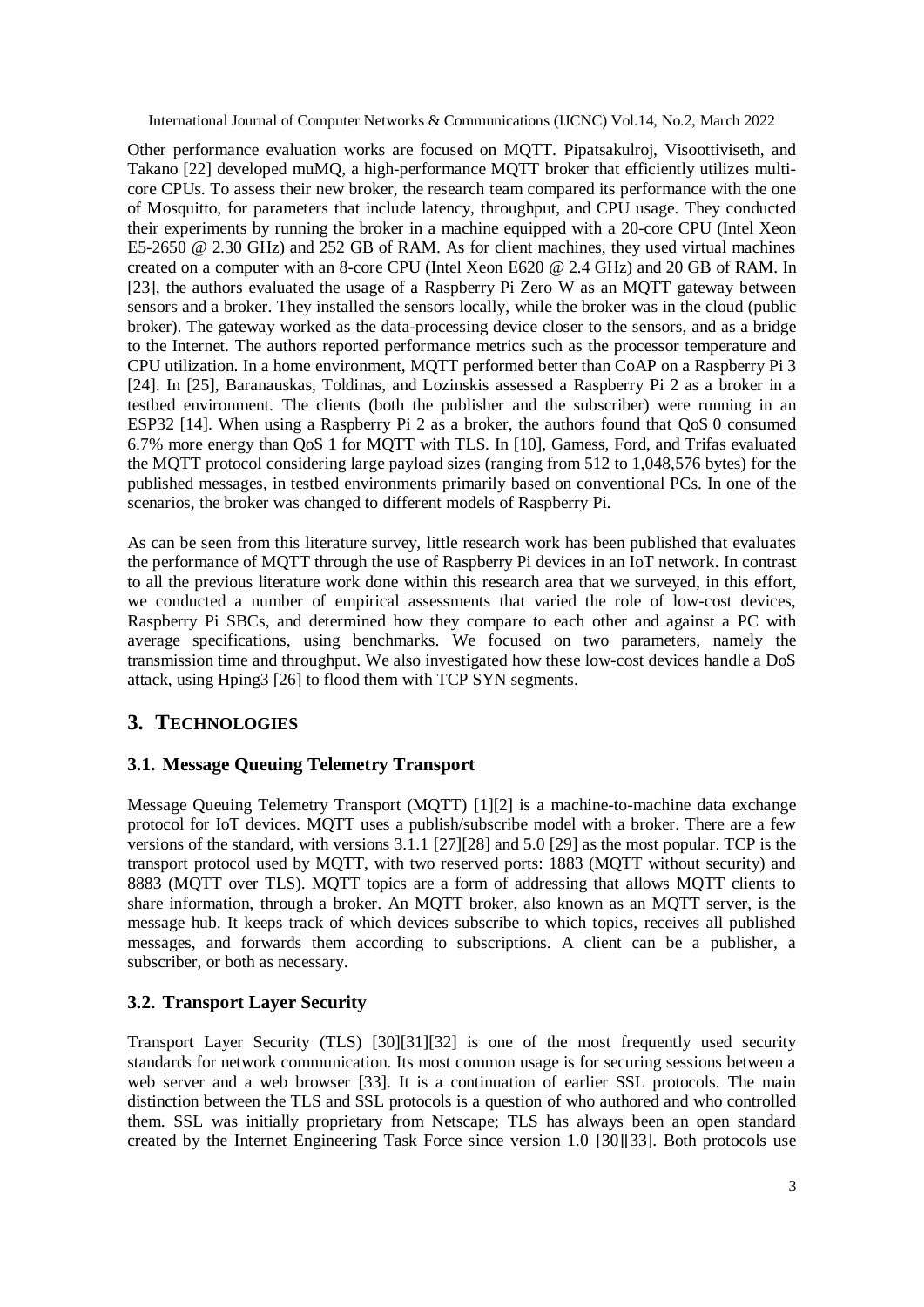X.509 [34] certificate standards, issued by an entity known as a Certificate Authority (CA). The certificates allow TLS to use asymmetric encryption to exchange a symmetrical key that is unique to a session. This is known as the handshake [33]. The asymmetrical aspect of the handshake makes it challenging to get access to the session key, while the session key allows for faster communication. The initial handshake is slightly resource-intensive for lower-powered and less capable devices, but the session key encryption has been noted to only have a small effect on performance [35]. The MQTT protocol does not have its own security layer, and it relies on the security provided by TLS [35]. Different ciphers are being explored for use with MQTT to lessen the overhead [35]. Shapsough, Aloul, and Zualkernan [35] concluded that low-cost, low-power MQTT devices increasingly offer a challenge for developers and security researchers to address the vulnerabilities while minimizing the impact on performance.

## **3.3. Raspberry Pi**

The Single Board Computers (SBCs) from the Raspberry Pi Foundation are cheap, effective, and highly versatile. They run a flavor of Linux, so technically, they can do anything that a desktop computer with Linux can do. For example, a Raspberry Pi can be used as a desktop computer, an email or web server, a network storage device, a gaming console, a media center, or a controller for sensors and actuators [36]. They are also used to promote STEM education and for custom DIY projects [37]. The Raspberry Pi Foundation wants to democratize technology and provide access to tools to do so [38]. They created cheap general-purpose computers (e.g., US\$15 for a Raspberry Pi Zero 2 W) and claim that their SBCs are actively being used in many places such as interactive museum exhibits, schools, national postal sorting offices, and government call centers [38]. Their goal is to eliminate the barriers that priced people out of technology for education, entertainment, and creativity. There is also a large open-source community and forums for Raspberry Pi OS [39] and troubleshooting projects using Raspberry Pis [40].

For this paper, we focused our experiments on the Raspberry Pi Zero W [41] (RPi Zero W), the Raspberry Pi Zero 2 W [42] (RPi Zero 2 W), and the Raspberry Pi 3 Model B [43] (RPi 3B). We chose these models for their popularity and their low-cost (US\$10 for RPi Zero W, US\$15 for RPi Zero 2 W, and \$US35 for RPi 3B).

# **4. BENCHMARKING TOOLS**

In a previous paper [10], we developed a novel benchmark for determining the transmission time (time required for a PUBLISH message to go from the publisher to the subscriber, through the broker) in an MQTT environment. Briefly, this benchmark tool is written in the C programming language and uses the Mosquitto client library [18]. It requires two clients (clt1 and clt2) where one client (clt1) publishes a message that is sent to the broker and forwarded to the other client (clt2), triggering that client (clt2) to do the same thing. This gives a round-trip transmission time, so the one-way transmission time (or transmission time) can be calculated as half of it. The benchmark repeats the message's exchange multiple times, and the overall time is divided by the number of round-trip exchanges to minimize errors. The researcher can set several parameters, including the ability to specify the payload size of the PUBLISH messages and the QoS level. In this paper, we will refer to this benchmark as the transmission time benchmark.

Another benchmarking tool used in this paper is from [11]. It is written in the Go programming language and uses the Eclipse Paho library [44] (the Eclipse Paho project provides open-source, mainly client-side, implementations of MQTT and MQTT-SN in a variety of programming languages). It reports the throughput, defined as the number of PUBLISH messages sent/received per second. The benchmark needs two clients (a publisher and a subscriber) and a common topic.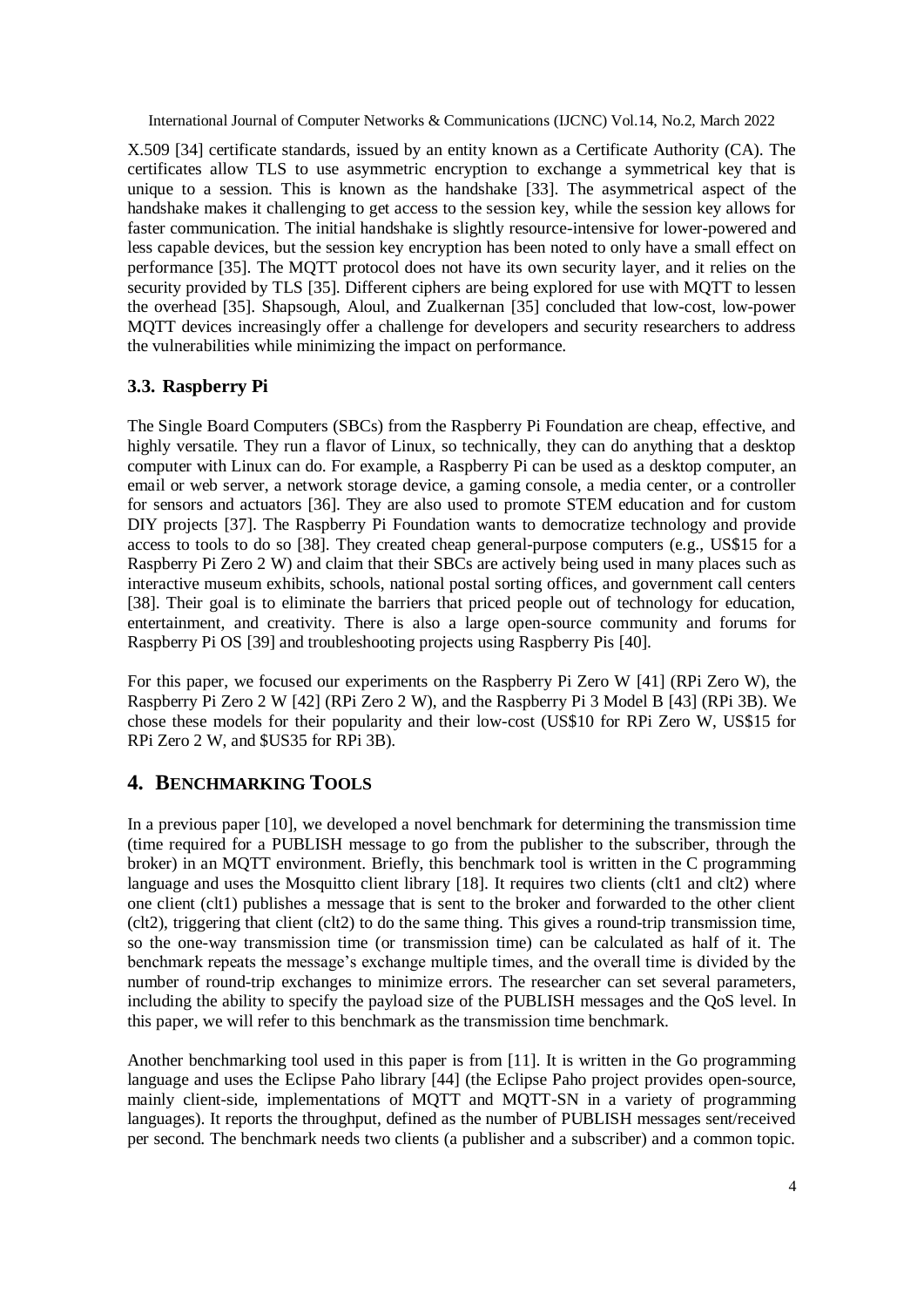The subscriber establishes a connection with the broker, subscribes to the common topic, and waits for the messages published by the publisher. The publisher establishes a connection with the broker and sends a specific number of messages to the common topic (the inter-departure time of the PUBLISH messages is one of the benchmark parameters). Once having sent all the PUBLISH messages, the publisher ends its connection with the broker and shows the throughput at its level (sending throughput). As soon as the subscriber has received all the PUBLISH messages, it ends its connection with the broker and reports the throughput at its level (receiving throughput). This benchmark has a number of other parameters, such as the payload size of the PUBLISH messages and the support for TLS. In this paper, we will refer to this benchmark as the throughput benchmark.

## **5. EXPERIMENTAL SETUP**

For our experiments, we used three Raspberry Pi Zero W, three Raspberry Pi Zero 2 W, two Raspberry Pi 3 Model B, and four standard PCs of identical characteristics. We removed the original microSD cards of the SBCs and replaced them with 64 GB SanDisk Extreme microSDXC UHS-I Memory Cards (SDSQXA2-064G-GN6MA). They are considered as one of the fastest microSD cards of the market, with up to 160 MB/s and 60 MB/s for the reading and writing speeds, respectively. The specifications of the PCs were: Dell OptiPlex 3030 AIO, with a 64-bit Intel quad-core i3-4130 CPU at 3.4 GHz, 16 GB of RAM, a 512 GB SSD, a 1 Gbps Ethernet NIC, and an Intel Wireless 7260 Network Adapter (dual-band WiFi adapter with support to IEEE 802.11 a/b/n/g/ac). Debian amd64 11.1 (codename "Bullseye") was installed as the operating system.

The Raspberry Pi Zero W (RPi Zero W) [41] is based on a 32-bit Broadcom BCM2835 singlecore ARM1176JZF-S SoC @ 1.0 GHz, 512 MB of RAM, one 2.4 GHz IEEE 802.11b/g/n WiFi interface, one micro USB On-The-Go port, and one mini HDMI connector. The Raspberry Pi Zero 2 W (RPi Zero 2 W) [42] was released in October 2021. It is the last SBC of the Raspberry Pi Foundation. It is based on an RP3A0, which consists of the integration of a 64-bit Broadcom BCM2710A1 quad-core Cortex-A53 @ 1.0 GHz and 512 MB of RAM, in a single chip. It also has one 2.4 GHz IEEE 802.11b/g/n WiFi interface, one micro USB On-The-Go port, and one mini HDMI connector. It can be easily overclocked to 1.3 GHz, with an adequate heat sink. The Raspberry Pi 3 Model B (RPi 3B) [43] is based on a 64-bit Broadcom BCM2837 quad-core Cortex-A53 SoC @ 1.2 GHz, 1 GB of RAM, one 10/100 Mbps Ethernet interface, one 2.4 GHz IEEE 802.11b/g/n WiFi interface, four USB 2.0 ports, and one full-size HDMI connector.

Many operating systems are available for Raspberry Pi, but we opted for the 32-bit version of the Raspberry Pi OS (armhf), released in October 2021. This operating system is based on Debian Bullseye. Of the three distributions ("Lite", "Desktop", and "Desktop and Recommended Software") supported by the Raspberry Pi Foundation, we chose the "Lite" distribution, which consists of 493 packages, that do not include a desktop environment. It is worth mentioning that the 64-bit version of Raspberry Pi OS (arm64) is still in the beta stage, and cannot be run on an RPi Zero W.

The WiFi router had the following characteristics: NETGEAR AC1200 Smart WiFi Router R6220, with an 880 MHz MediaTek processor that has two radio bands (IEEE 802.11b/g/n in the 2.4 GHz band and IEEE  $802.11a/n$  in the 5 GHz band), 128 MB of flash, and 128 MB of RAM. In the 2.4 GHz band, the bandwidth can be set up to a maximum of 54, 145, or 300 Mbps. We did not use the 5 GHz band, since the SBCs that we tested do not support it.

We opted for Mosquitto [18] version 2.0.11 as the broker in all the experiments and configured it for MQTT version 3.1.1. It is an open-source message broker that implements MQTT versions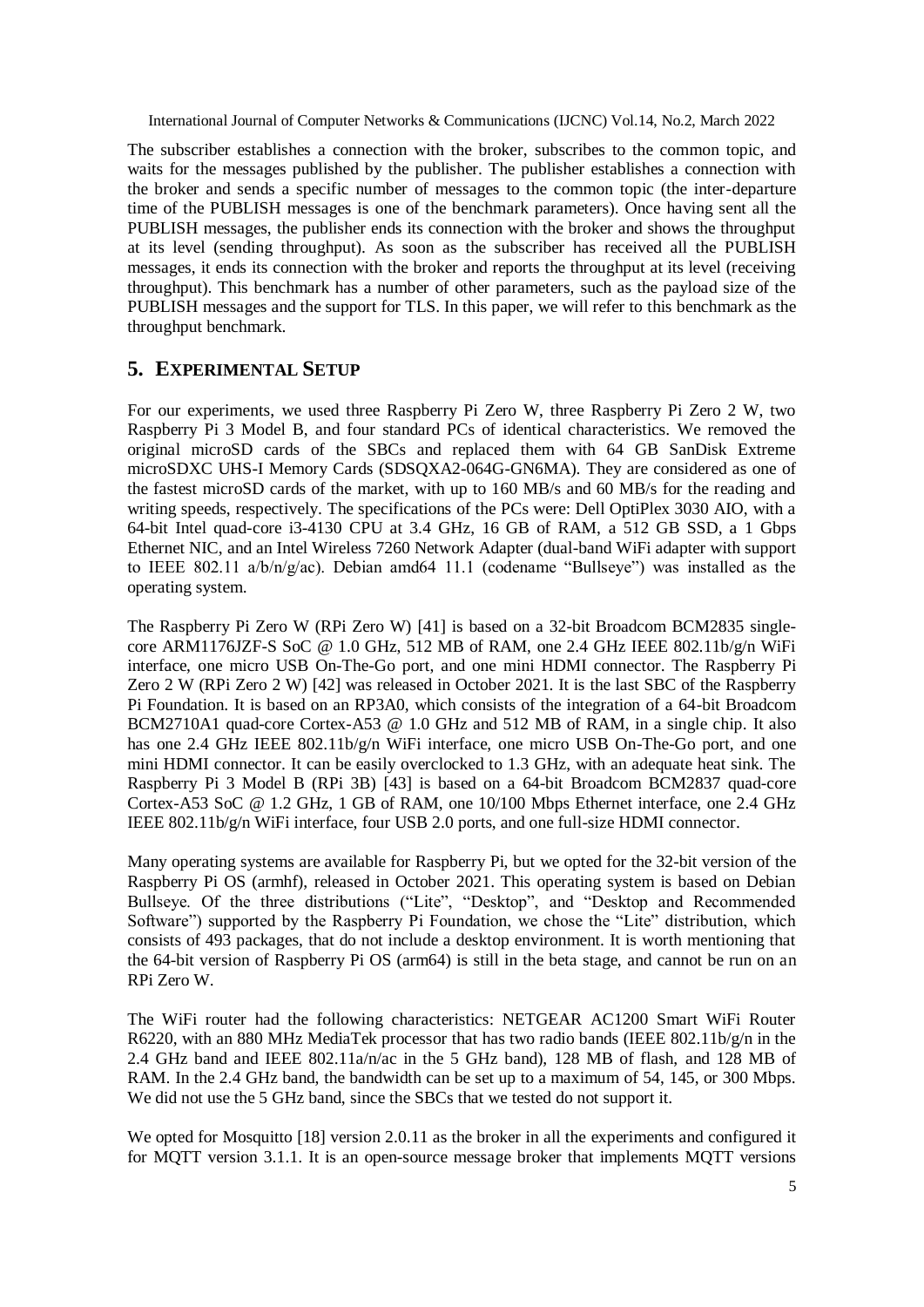3.1, 3.1.1, and 5.0. We selected Mosquitto as the broker of all our experiments due to its opensource license, maturity, wide availability, simple installation, and overall ease of use.



Figure 1. Testbed without a DoS Attack

We used two testbeds for our experiments. Figure 1 was the testbed for all the experiments without a DoS attack and consisted of two clients and one broker. We varied the hardware for the clients and the broker. However, the hardware for both clients was always identical. Each subsequent experiment will specify which hardware was used.



Figure 2. Testbed for the DoS Attack

As shown in Figure 2, the testbed for the DoS attack is very similar to the setup in Figure 1. The two clients and the two attackers were PCs, with the specifications mentioned previously. The broker device was a Raspberry Pi and was varied for different experiments.

For both Figures 1 and 2, the communication between devices was controlled by the WiFi router (NETGEAR AC1200 Smart WiFi Router R6220), using WiFi Protected Access 2 (WPA2). The PCs and SBCs were placed 4 meters from the wireless router, with no obstacles between them. Also, IPv4 was employed as the network protocol for all the experiments discussed within this paper.

## **6. PERFORMANCE RESULTS AND ANALYSIS**

In this section, we give and analyze the results of our experiments. In order to ensure the consistency and validity of our empirical results, each experiment was conducted several times (minimum 10 times), and the results depicted in the figures correspond to the performance results averaged from the repeated experimental runs.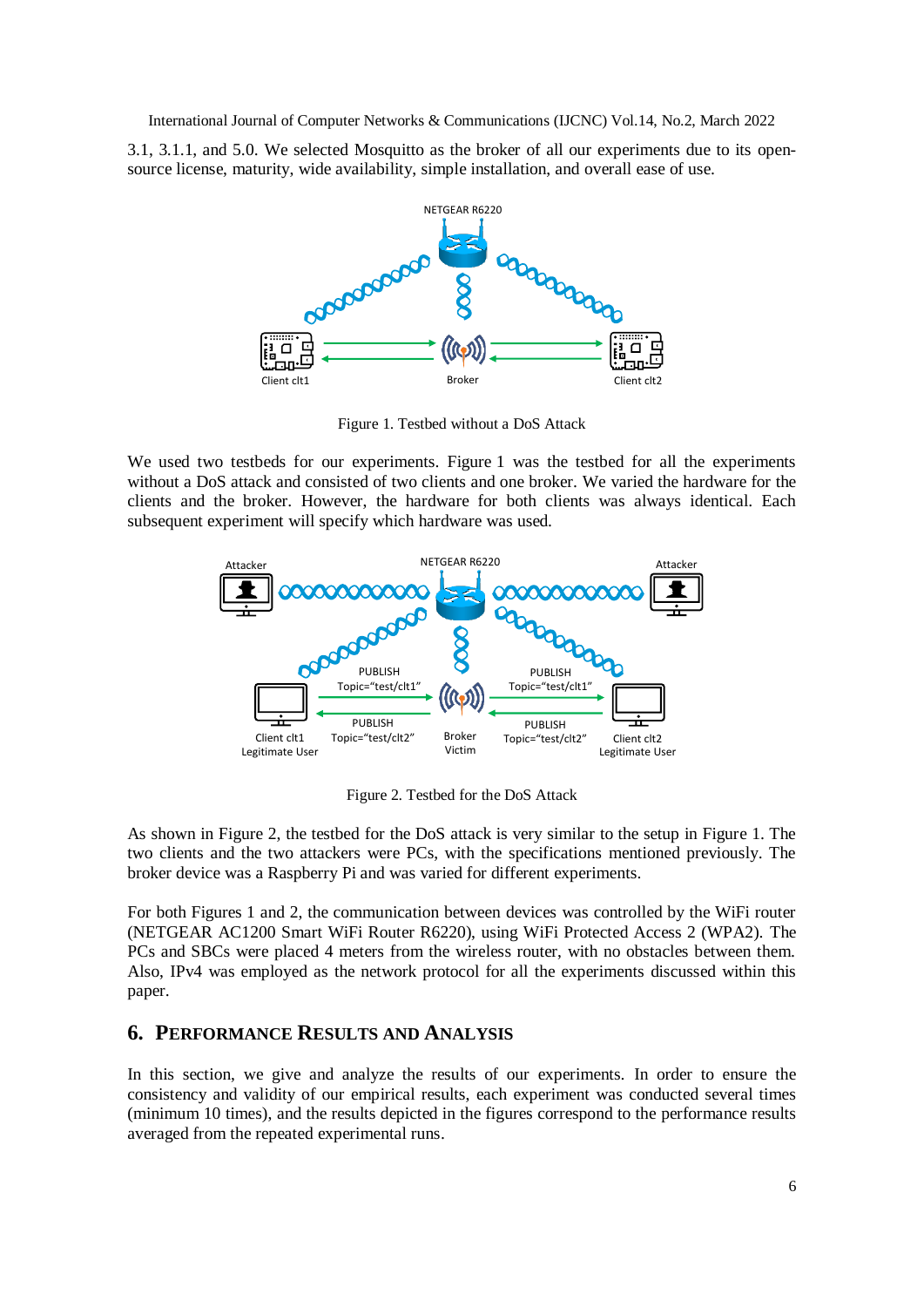#### **6.1. WiFi Bandwidth Variation**

The objective of this experiment is to determine the impact of the WiFi bandwidth over the transmission time of a PUBLISH message. To do so, we used the testbed depicted in Figure 1. Clients clt1 and clt2 were running the transmission time benchmark described in Section 4, with QoS 0. In this experiment, we varied the WiFi bandwidth on the 2.4 GHz band using the router's built-in settings (maximum 54, 145, and 300 Mbps). Raspberry Pi devices acted as the clients and published the messages, while a PC was the broker.

Figures 3, 4, and 5 show the experiment's results using the RPi Zero W, the RPi Zero 2 W, and the RPi 3B, respectively. The MQTT payload of the PUBLISH messages was varied from 100 to 25,000 bytes. The figures have three bars for each payload size: 54 Mbps in blue, 145 Mbps in orange, and 300 Mbps in grey. It is noted that when the wireless router was configured at 54, 145, and 300 Mbps, respectively, all the Raspberry Pi SBCs had a bitrate that capped out at 54, 72.2, and 72.2 Mbps, respectively, while the PC's bitrate capped at 54, 144.4, and 144.4 Mbps, respectively.



Figure 3. Transmission Time when Using RPi Zero W as Clients with WiFi Bandwidth Variation



Figure 4. Transmission Time when Using RPi Zero 2 W as Clients with WiFi Bandwidth Variation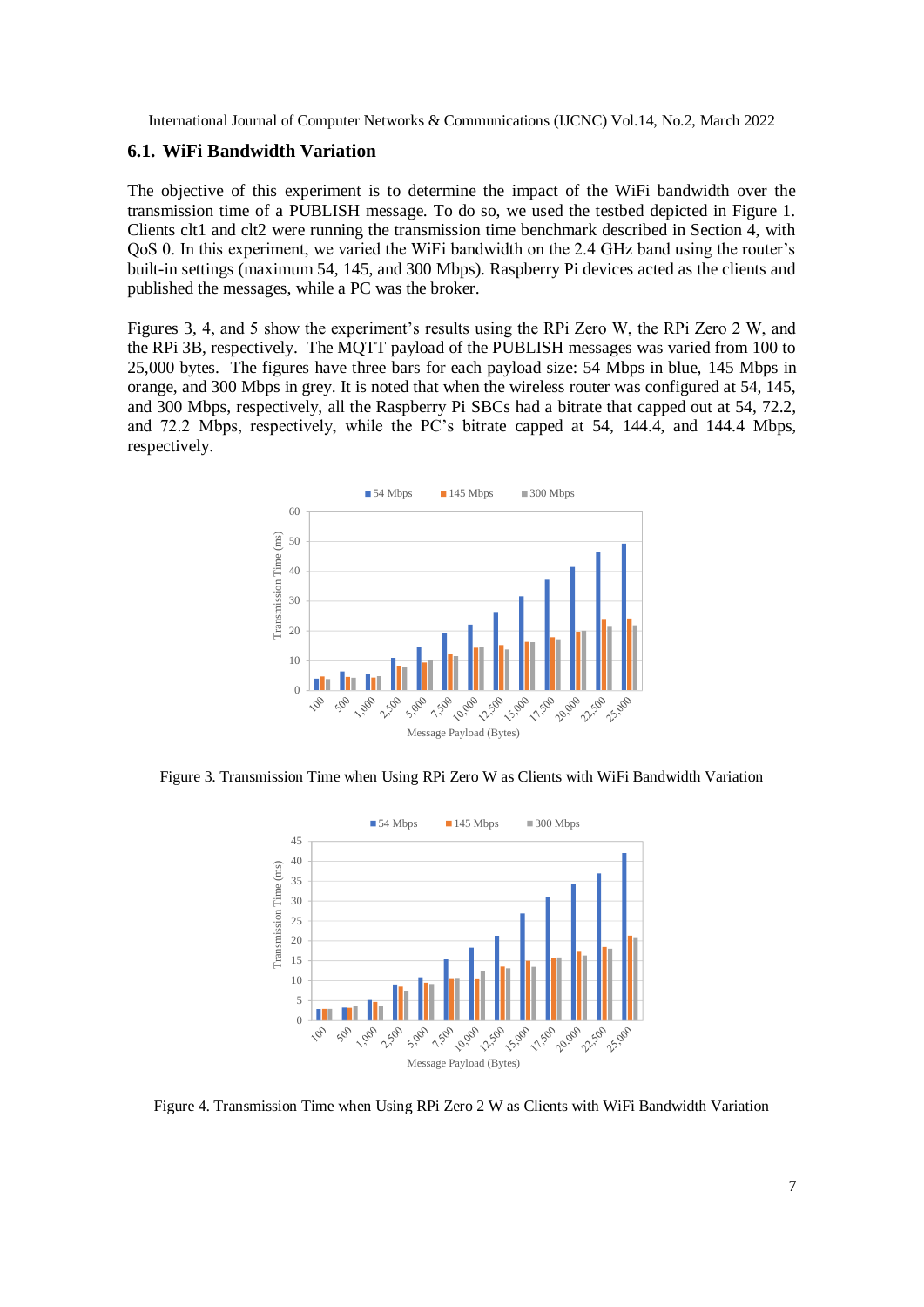

Figure 5. Transmission Time when Using RPi 3B as Clients with WiFi Bandwidth Variation

Across all devices, as seen in Figures 3, 4, and 5, 54 Mbps had the slowest transmission times. Likely due to the bitrate caps innate to the device hardware, 145 Mbps and 300 Mbps yielded very similar results. As a consequence of this bitrate cap, all the subsequent experiments were carried out by setting up the wireless router at a maximum bandwidth of 145 Mbps.

#### **6.2. Client Hardware Variation**

This experiment aims to determine the impact of the client hardware over the transmission time of a PUBLISH message. To do so, we used the testbed depicted in Figure 1. Clients clt1 and clt2 were running the transmission time benchmark described in Section 4, with QoS 0. In this experiment, we varied the clients' hardware; clients clt1 and clt2 were both changed out so that both clients in the experiment were running the same hardware and software. Raspberry Pi devices acted as the clients and published the messages, while a PC was the broker.

The MQTT payload of the PUBLISH messages was varied from 100 to 25,000 bytes. The WiFi bandwidth was set to a maximum of 145 Mbps at the router using the 2.4 GHz band. Figure 6 has four bars for each payload size: RPi Zero W in blue, RPi Zero 2 W in orange, RPi 3B in grey, and RPi Zero 2 W Overclocked in yellow. It is worth remembering that all the Raspberry Pi SBCs had a bitrate that capped out at 72.2 Mbps, while the PC's bitrate capped out at 144.4 Mbps.



Figure 6. Transmission Time when Making Client Variation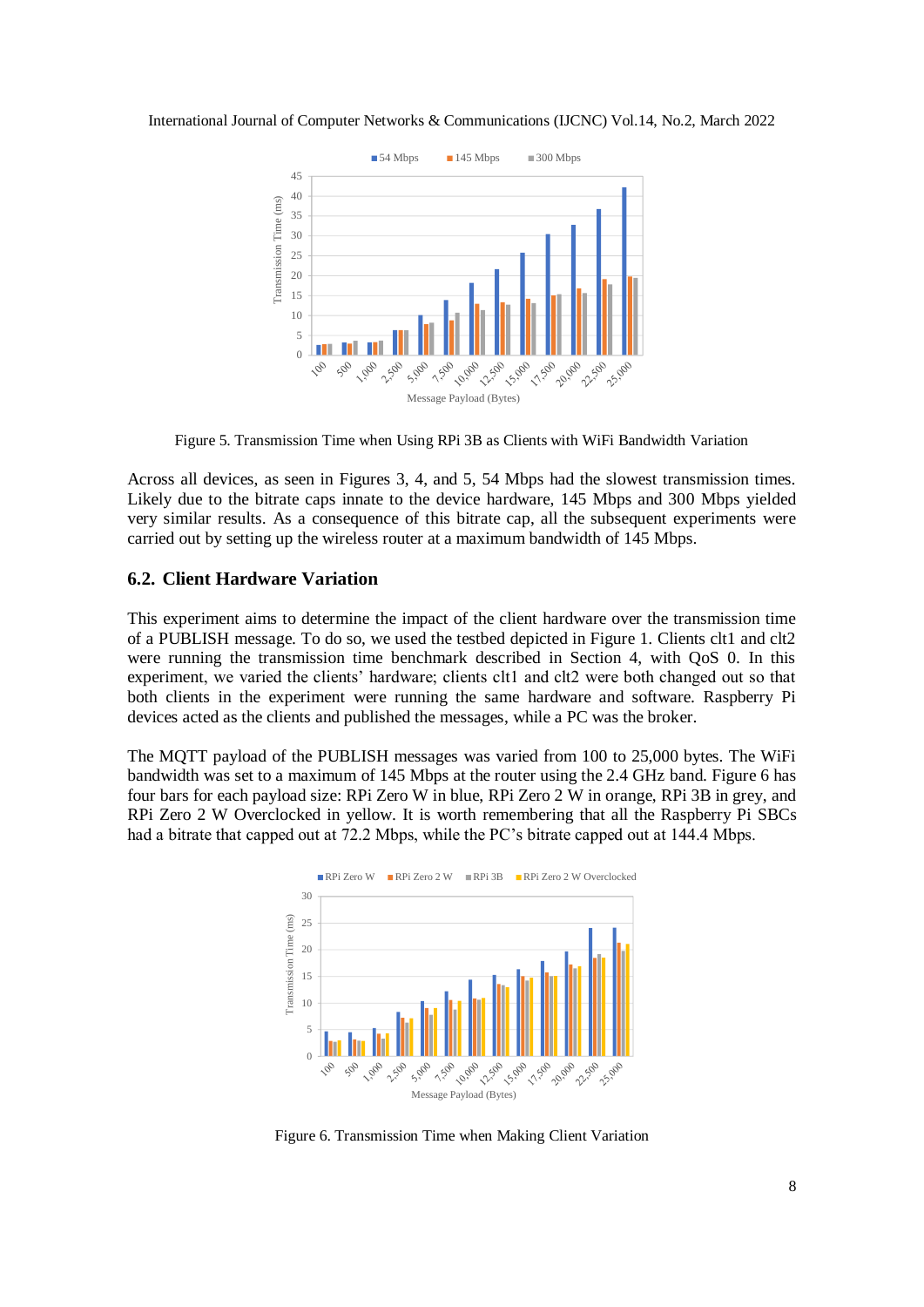As shown in Figure 6, the RPi 3B performed slightly better overall compared to the RPi Zero 2 W (when overclocked and when not), but their performance is nearly the same. Overclocking the RPi Zero 2 W did not have a significant impact but was slightly faster. We think that most of the time is spent in transmission, and not in computing, resulting in this slight difference. The poorest performance was for the RPi Zero W, with the difference becoming greater with the increasing payload size.

## **6.3. Large Payload Variation**

The goal of this experiment is to determine the impact of a large payload over the transmission time of a PUBLISH message. To do so, we used the testbed depicted in Figure 1. Clients clt1 and clt2 were running the transmission time benchmark described in Section 4, with QoS 0. Raspberry Pi devices acted as the clients and published the messages, while a PC was the broker.

The MQTT payload of the PUBLISH messages was varied from 100,000 to 1,000,000 bytes. The WiFi bandwidth was set to a maximum of 145 Mbps at the router using the 2.4 GHz band. Figure 7 has three bars for each payload size: RPi Zero W in blue, RPi Zero 2 W in orange, and RPi 3B in grey.



Figure 7. Transmission Time of Large Payloads with Client Variation

As shown in Figure 7, the performance of the RPi 3B was slightly better overall compared to the RPi Zero 2 W. Both of these Raspberry Pi devices significantly outperformed the RPi Zero W in this experiment, with the performance differences becoming greater with increasing payload sizes.

## **6.4. Client and Broker Hardware Variation**

Choosing the most suitable hardware for the broker often comes down to a compromise between cost and capability. This experiment aimed to determine the impact of the client and broker hardware over the transmission time of a PUBLISH message. To do so, we used the testbed depicted in Figure 1. Both clients clt1 and clt2 were running the transmission time benchmark described in Section 4, with QoS 0. In this experiment, we varied the hardware of the clients and the broker so that all devices in the experiment were running the same hardware and software. Raspberry Pi devices acted as the clients and published the messages, while an identical Raspberry Pi device performed as the broker.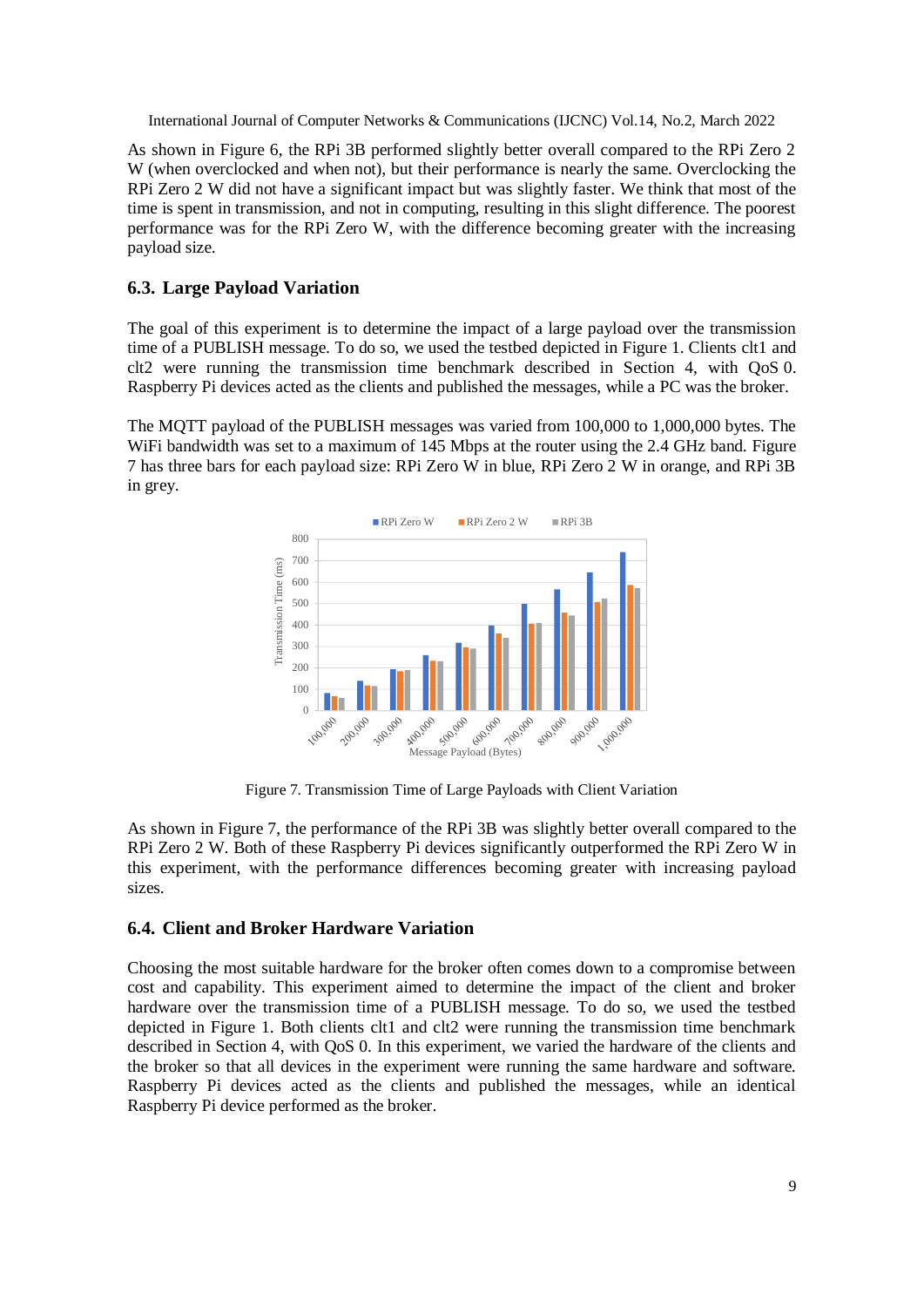The MQTT payload of the PUBLISH messages was varied from 100 to 25,000 bytes. The WiFi bandwidth was set to a maximum of 145 Mbps at the router using the 2.4 GHz band. Figure 8 has three bars for each payload size: RPi Zero W in blue, RPi Zero 2 W in orange, and RPi Zero 2 W Overclocked in grey.



Figure 8. Transmission Time when Making Client and Broker Variation

By analyzing Figure 6 (the broker is a PC) and Figure 8 (the broker is a Raspberry Pi), we can observe that the overall transmission time increases when using a Raspberry Pi as a broker. When finding the average percentage difference across the tested points, the RPi Zero W, the RPi Zero 2 W, and the RPi Zero 2 W Overclocked had 37.47%, 32.90%, and 29.26% slower transmission times than when using the PC as the broker. Unfortunately, we did not have a third RPi 3B available for our experiments, but it is likely to follow a trend similar to the one observed for the RPi Zero 2 W, based on the results shown so far.

## **6.5. QoS Level Variation**

It is worth reminding that MQTT has native support for Quality of Service (QoS). It defines three levels of QoS where QoS 0 is at most one delivery (fire and forget), QoS 1 is at least one delivery (acknowledged delivery), and QoS 2 is exactly one delivery (assured delivery). With QoS 0, a publication is done through a single message between the MQTT client and server (PUBLISH). With QoS 1 and when there are no communication problems, a publication requires two messages (PUBLISH and PUBACK). With QoS 2 and without issues in the communication, a publication requires four messages (PUBLISH, PUBREC, PUBREL, and PUBCOMP). Hence, there is an increase in network traffic with an upper QoS level, but it is usually acceptable for important messages.

The goal of this experiment is to determine the impact of the QoS level over the transmission time of a PUBLISH message. To do so, we used the testbed depicted in Figure 1. Clients clt1 and clt2 were running the transmission time benchmark described in Section 4, where we varied the QoS level (0, 1, and 2). Raspberry Pi devices acted as the clients and published the messages, while a PC performed as the broker.

Figures 9, 10, and 11 depict the results of the experiments using RPi Zero W, RPi Zero 2 W, and RPi 3B as clients, respectively. The MQTT payload of the PUBLISH messages was varied from 100 to 25,000 bytes. The WiFi bandwidth was set to a maximum of 145 Mbps at the router using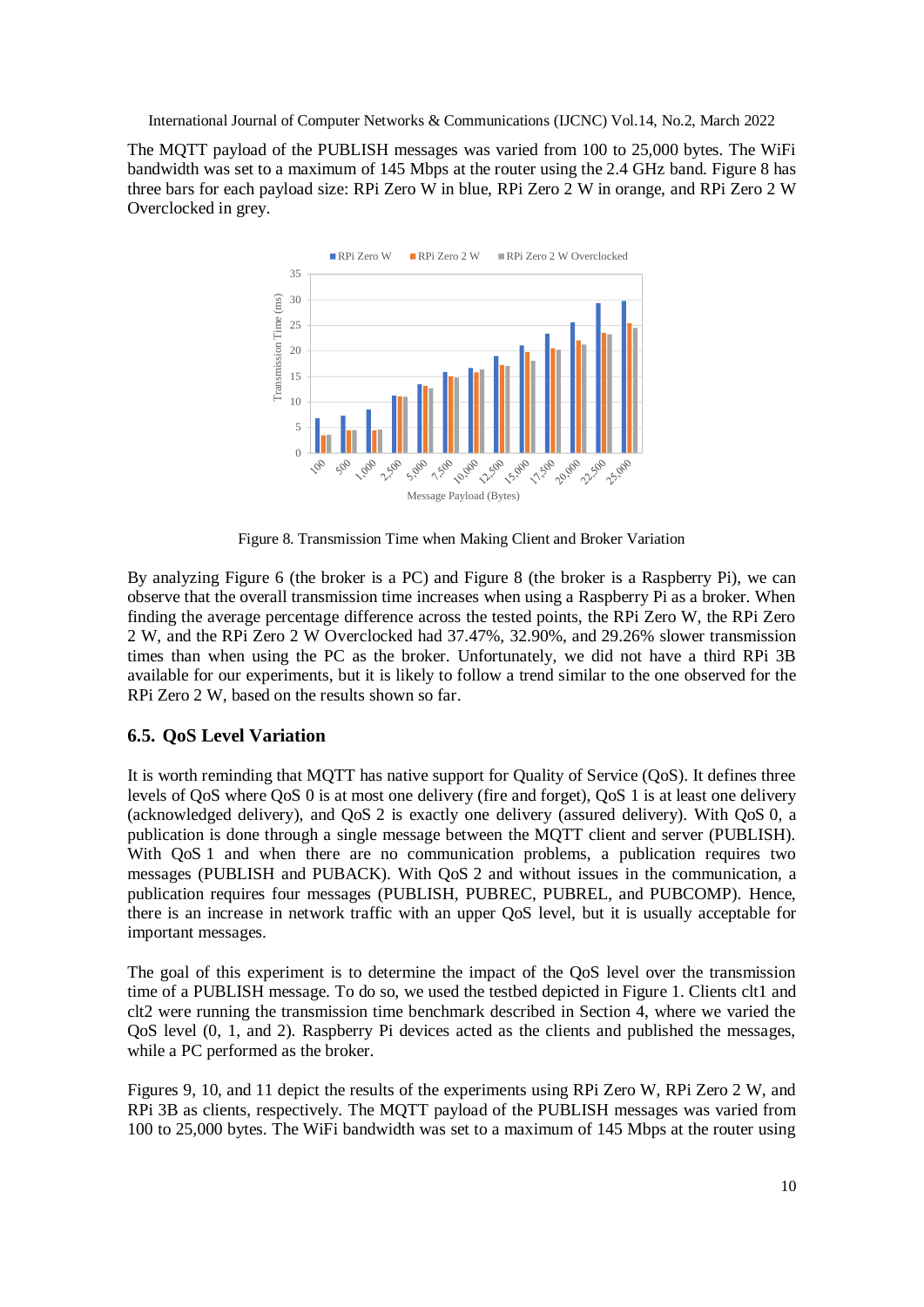the 2.4 GHz band. The figures have three bars for each payload size: QoS 0 in blue, QoS 1 in orange, and QoS 2 in grey.



Figure 9. Transmission Time when Using RPi Zero W as Clients with QoS Variation

As can be seen in Figures 9, 10, and 11, QoS 0 (i.e., at most once) has the shortest transmission time, followed by QoS 1 (i.e., at least once), then QoS 2 (i.e., exactly once). The RPi Zero W is the slowest of the devices, while the RPi Zero 2 W and the RPi 3B perform similarly. Interestingly, there are significant spikes in transmission time for a payload of a PUBLISH message that can be sent within one TCP segment, for both QoS 1 and QoS 2. Hence, in these cases, it might be better for programmers to extend the payload with random bytes and force the usage of a second TCP segment since it should significantly reduce the transmission time.



Figure 10. Transmission Time when Using RPi Zero 2 W as Clients with QoS Variation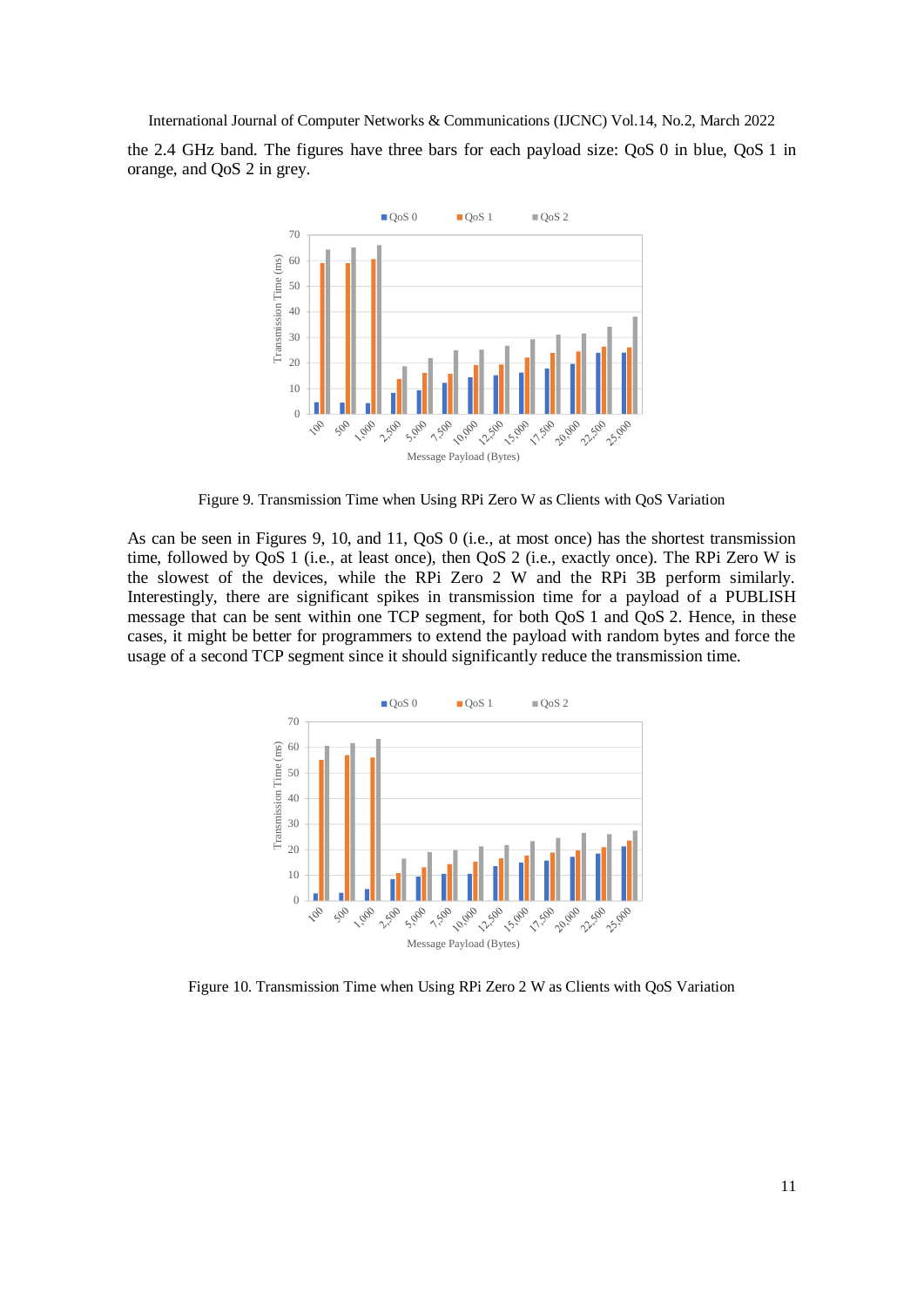

Figure 11. Transmission Time when Using RPi 3B as Clients with QoS Variation

## **6.6. Throughput of Messages with Security Variation**

This experiment aims to determine the impact of security on the transmission of PUBLISH messages. To do so, we used the testbed depicted in Figure 1. Clients clt1 and clt2 were running the throughput benchmark described in Section 4, with QoS 0. We varied whether the communication was secured (with TLS) or not (without TLS) in this experiment. We used TLS version 1.2. Raspberry Pi devices acted as the clients and published the messages, while a PC performed as the broker.

The publisher (clt1) was set to publish 500 messages per second (inter-departure time of two milliseconds). Figures 12 and 13 depict the throughput at the level of the subscriber (clt2) without and with TLS, respectively, that is, the number of PUBLISH messages that could make it to the subscriber, per second. The MQTT payload of the PUBLISH messages was varied from 100 to 25,000 bytes. The WiFi bandwidth was set to a maximum of 145 Mbps at the router using the 2.4 GHz band. Figures 12 and 13 have three bars for each payload size: RPi Zero W in blue, RPi Zero 2 W in orange, and RPi 3B in grey. The experiments were run for thirty seconds for each payload size.



Figure 12. Throughput at the Level of the Subscriber without Security (without TLS)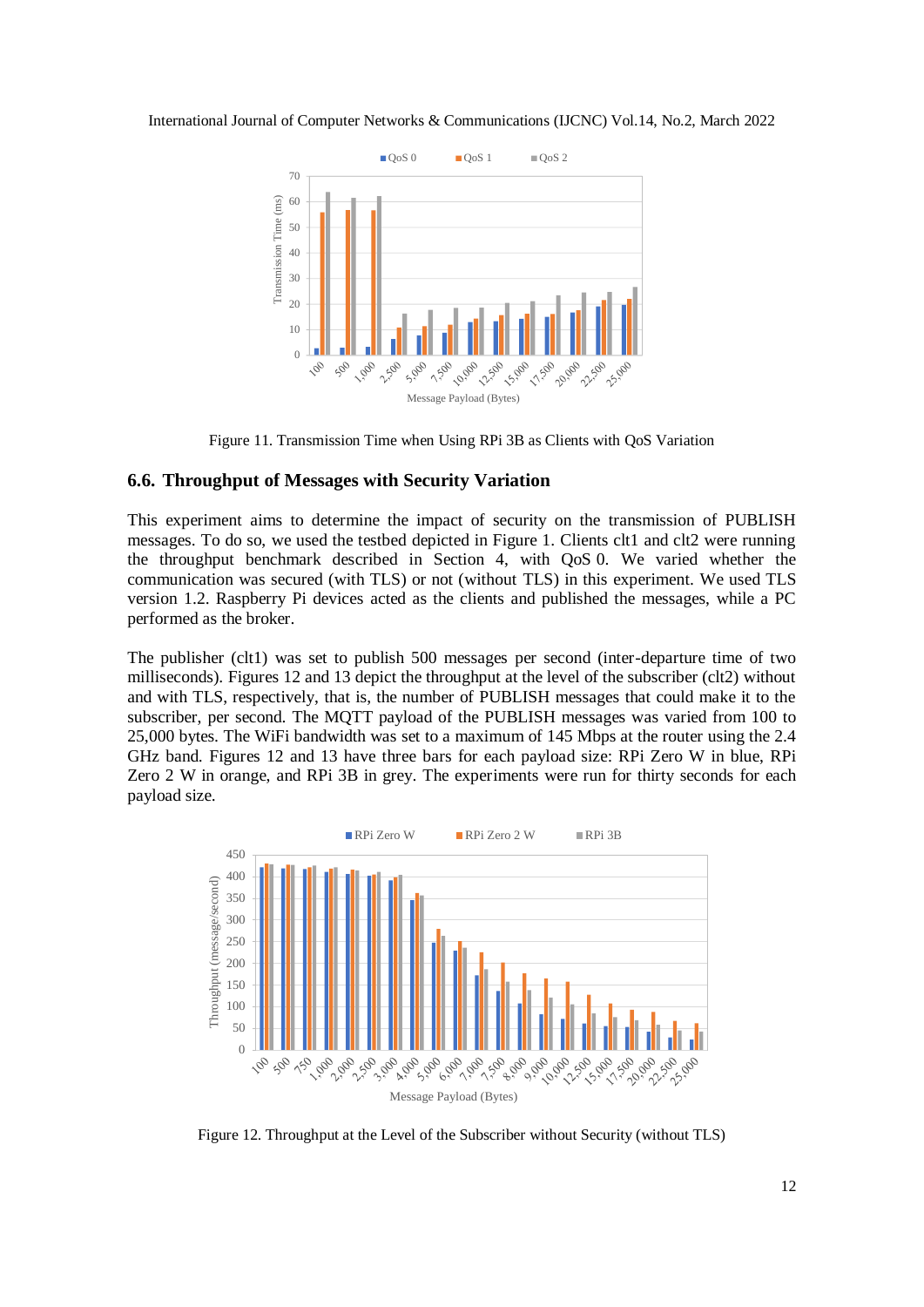

Figure 13. Throughput at the Level of the Subscriber with Security (with TLS version 1.2)

According to Figures 12 and 13, adding TLS security slowed the performance. The majority of the differences are minor, except for the RPi Zero W, where the impact of TLS is noticeable for payload sizes between 1,000 and 5,000 bytes.

The worst performance recorded in this experiment was for the RPi Zero W. Meanwhile, the RPi Zero 2 W and the RPi 3B yielded similar results to each other for small payloads. However, the RPi Zero 2 W outperformed the RPi 3B for larger payloads in this experiment.

## **6.7. Performance under a DoS Attack**

A Denial-of-Service (DoS) attack is an attack meant to slowdown or shutdown a network service or resource, making it inaccessible to the intended users. In general, DoS attacks are accomplished by flooding the target with traffic, or sending it packets that trigger a crash due to bugs. Constrained devices are an easy target for DoS attacks, resulting in a great deal of time and money for the victim to handle. Hence, the importance is assessing DoS attacks on MQTT for Raspberry Pi.

The goal of this experiment is to determine the impact of a DoS attack on the transmission time of a PUBLISH message. To do so, we used the testbed depicted in Figure 2. Clients clt1 and clt2 were running the transmission time benchmark described in Section 4, with QoS 0. In this experiment, we varied the hardware of the broker. Clients clt1 and clt2 were both PCs, and another two PCs were used as the attackers. All four PCs have the specifications described in Section 5.

To carry out the DoS attack, we flooded the broker with TCP SYN segments generated by Hping3 [26], an open-source packet generator and analyzer for the TCP/IP protocol suite. We used the following command, where options  $-V$ ,  $-S$ ,  $-i$ , and  $-p$  enable verbose output, send TCP SYN segments to the target, indicate the interval of time between the sending of two consecutive segments (inter-departure time), and specify the destination TCP port (1883 for MQTT), respectively. The argument at the end of the command is the victim's IP address (i.e., MQTT broker).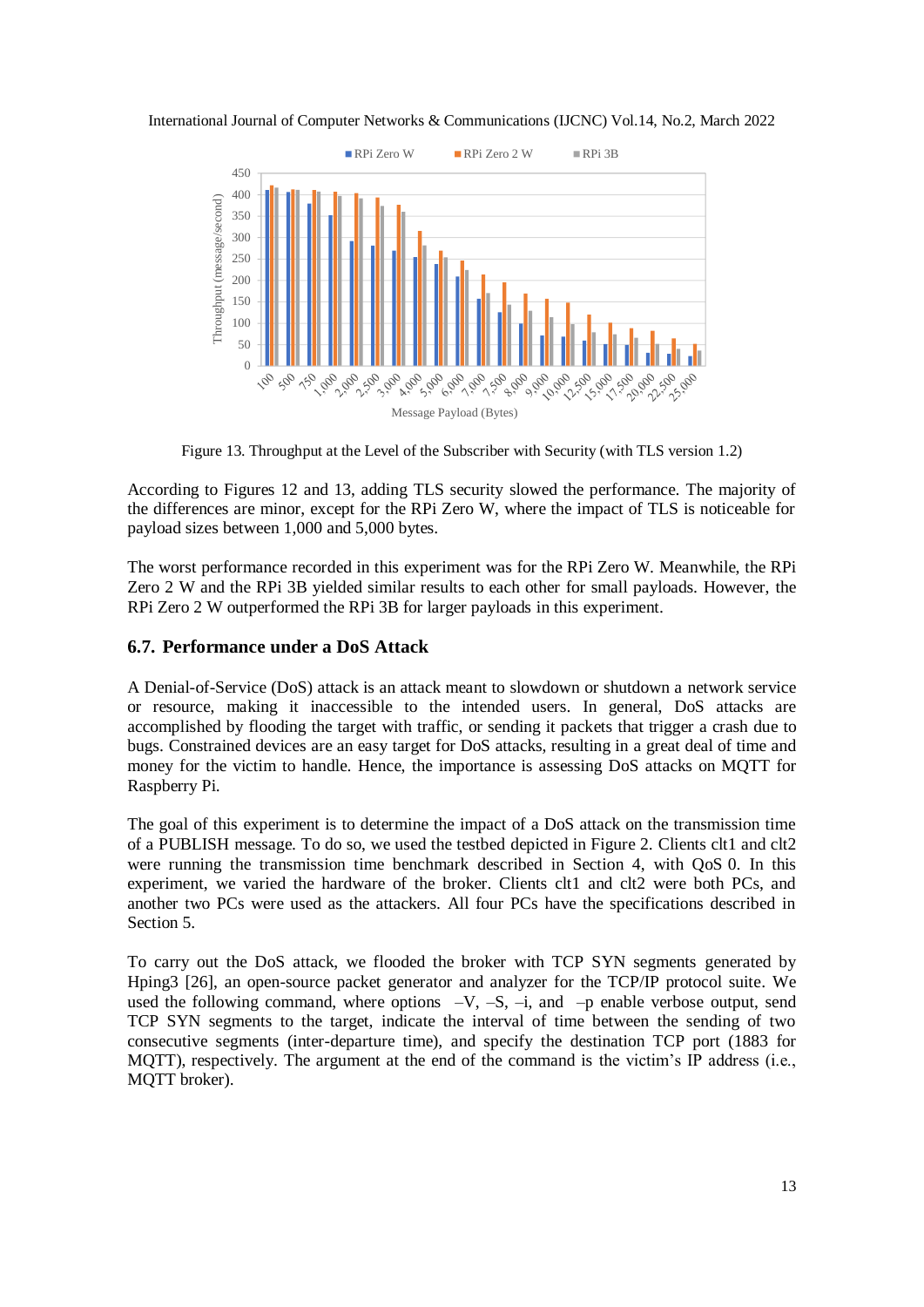hping3 -V -S -i <interval> -p 1883 <br>>brokerIPAddress>

Figures 14, 15, and 16 illustrate the effects of the TCP SYN flood attack over the transmission time with an inter-departure time of 1 ms for an RPi Zero W, RPi Zero 2 W, and RPi 3B as a broker, respectively. The MQTT payload of the PUBLISH messages was varied from 100 to 25,000 bytes. The WiFi bandwidth was set to a maximum of 145 Mbps at the router using the 2.4 GHz band. For each payload size, the figures have three bars: no attacker in blue, 1 attacker in orange, and 2 attackers in grey.



Figure 14. Transmission Time During a DoS Attack when Using an RPi Zero W as the Broker



Figure 15. Transmission Time During a DoS Attack when Using an RPi Zero 2 W as the Broker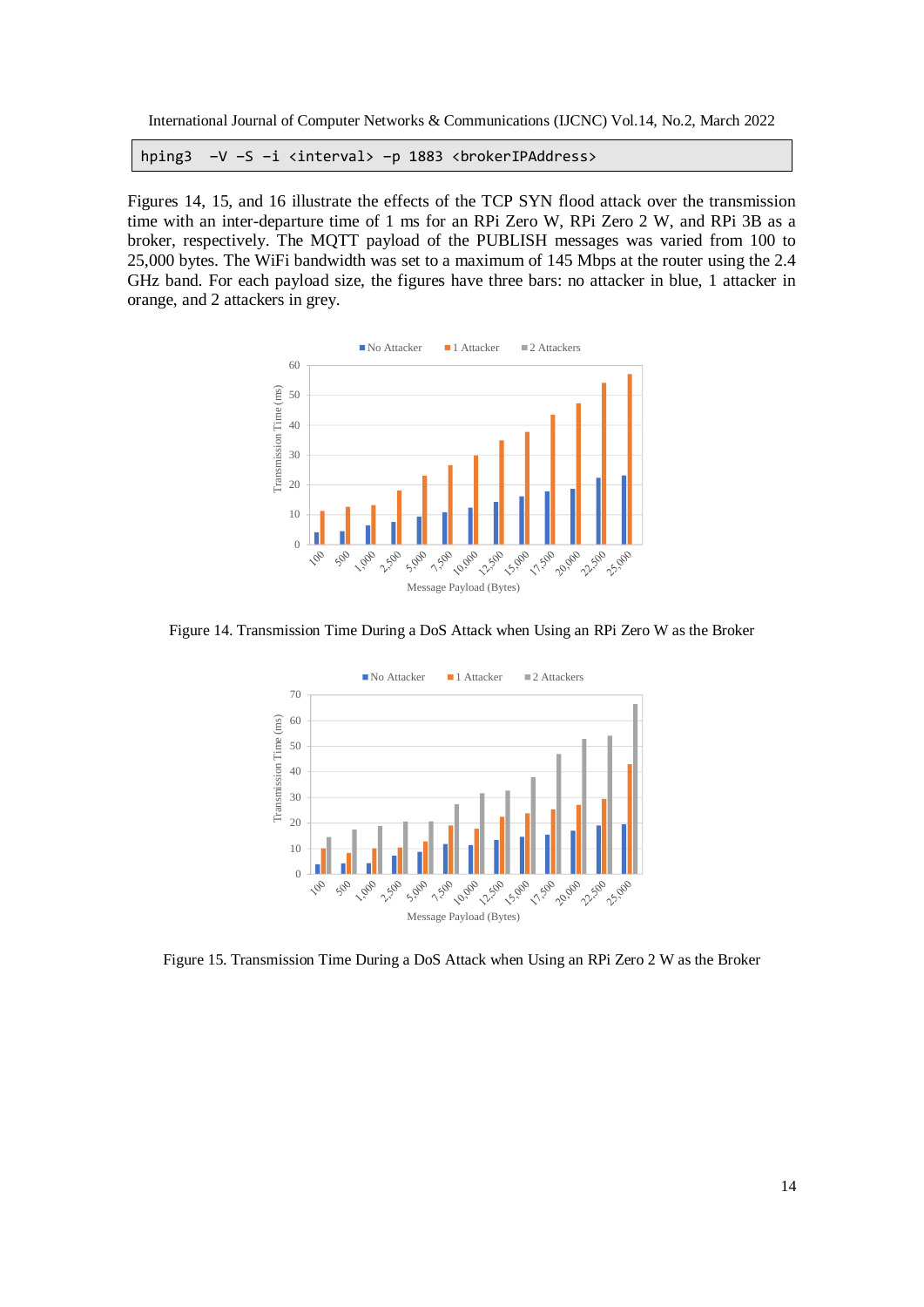

Figure 16: Transmission Time During a DoS Attack when Using an RPi 3B as the Broker

In Figure 14, the two attackers successfully stalled the RPi Zero W broker, so we were unable to get any MQTT transmissions through the network. This is the reason why there are only results for no attacker (in blue) and one attacker (in orange) in this case. As shown in Figure 16, the RPi 3B handled the attack the best, followed by the RPi Zero 2 W shown in Figure 15. In all figures, it is noticeable that each attacker creates a significant increase over the transmission time observed by the legitimate MQTT traffic.

# **7. CONCLUSIONS AND FUTURE WORK**

It is estimated that over 152,000 new IoT devices will connect to the Internet every minute by 2025. MQTT seems to be the most accepted messaging transport protocol for them. The introduction of so many IoT devices makes understanding their capabilities with respect to MQTT a matter of ever more critical importance.

In this paper, we set up MQTT experimental scenarios that varied the roles within the network oflow-cost devices, Raspberry Pi SBCs, and determined how each device compared not only against one another, but also against PCs of average specifications. According to our experiments, each Raspberry Pi could be a good to adequate broker for some circumstances, as they only increased transmission time by 29.26%-37.47% (RPi Zero 2 W Overclocked: 29.26%, RPi Zero 2 W: 32.90%, and RPi Zero W: 37.47%) compared to an average PC as the broker (see Section 6.4). When performing a DoS attack on the Raspberry Pi as a broker, the RPi Zero W could only handle one attacker. As shown in Section 6 of this paper, the RPi Zero 2 W and RPi 3B devices were both capable of handling the 1 and 2 attacker scenarios, at the cost of a very noticeable increase in overall transmission time. When factoring in the TLS protocol, the RPi Zero 2 W performed the best as a broker out of the Raspberry Pi devices that we tested in the experiments discussed within the scope of this paper.

The broker and client are both an essential part of an MQTT implementation, but there will only be one broker to many clients, so low-cost but capable devices become more of a priority for clients. With this in mind, we also performed other experiments with the Raspberry Pi SBCs acting as clients. We found that when varying the network bandwidth, the faster-allowed speed unsurprisingly yielded better transmission time results, at least up to the bitrate cap of the devices. Lower levels of QoS also have faster transmission times.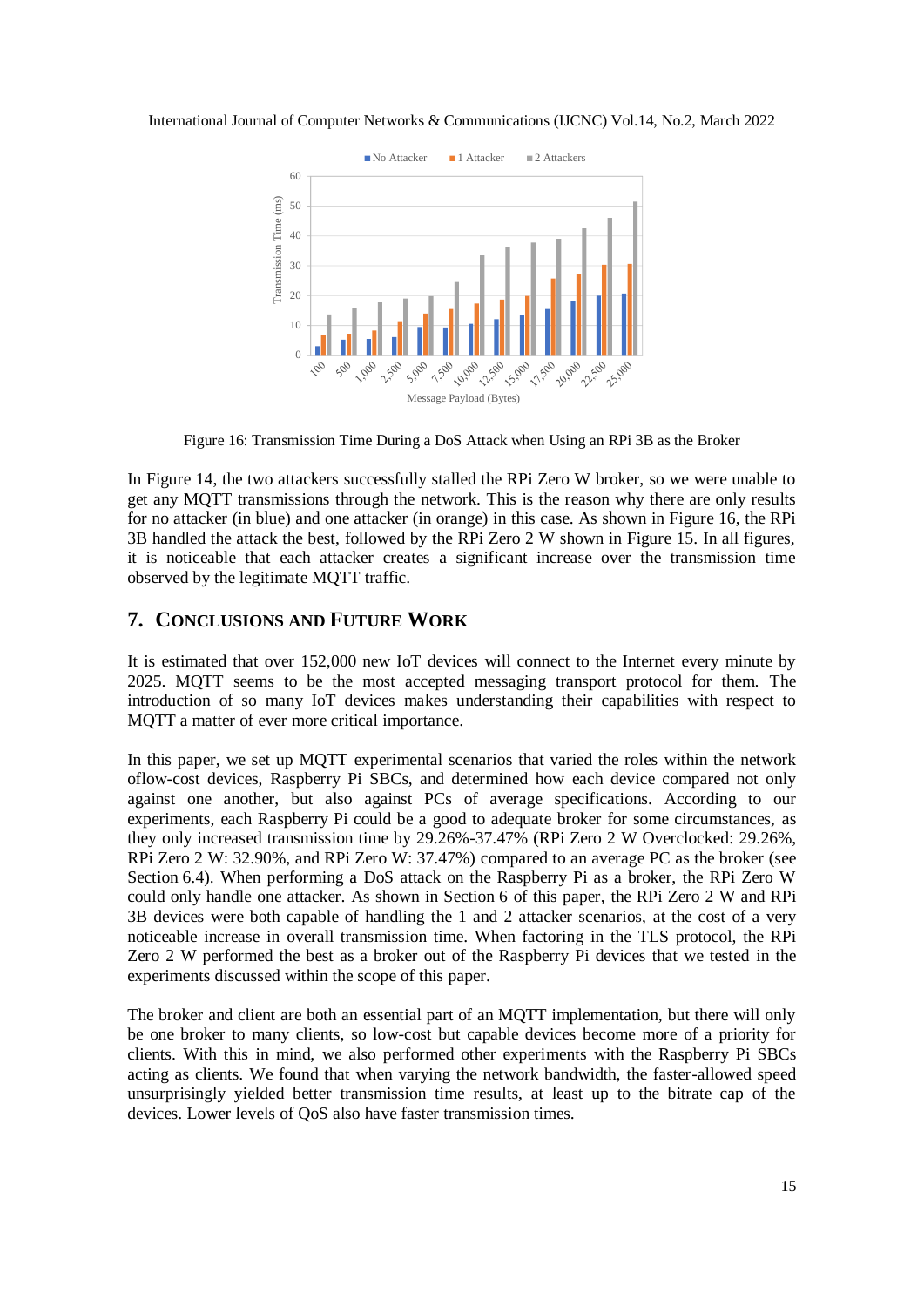In general, the RPi 3B and RPi Zero 2 W often performed with similar experimental results to one another, so both could fit the same role. The RPi Zero W had the poorest performance in all circumstances but is a much cheaper option compared to the other IoT devices examined, tested, and analyzed within this paper.

In our future research work, we plan to analyze the performance of several MQTT brokers, such as VerneMQ, ActiveMQ, RabbitMQ, and Mosquitto. We also wish to investigate the performance of MQTT when using IPv6, instead of IPv4. Finally, we are interested in proposing some mathematical models that approximate the transmission time and the maximum throughput in basic MQTT scenarios.

#### **CONFLICTS OF INTEREST**

The author declares no conflict of interest.

#### **ACKNOWLEDGMENTS**

We are grateful to "Faculty Commons" and the "College of Science & Mathematics" at Jacksonville State University for partially funding this project.

#### **REFERENCES**

- [1] T. Pulver, Hands-On Internet of Things with MQTT. Packt Publishing, 2019.
- [2] "MQTT Homepage." https://mqtt.org
- [3] "CoAP Constrained Application Protocol Homepage." https://coap.technology
- [4] Z. Shelby, K. Hartke, and C. Bormann, "The Constrained Application Protocol (CoAP)," RFC 7252. Internet Engineering Task Force (IETF), Jun. 2014.
- [5] "AMQP Homepage." https://www.amqp.org
- [6] "Advanced Message Queuing Protocol (AMQP) Version 1.0," OASIS Standard, Oct. 2012. http://docs.oasis-open.org/amqp/core/v1.0/os/amqp-core-complete-v1.0-os.pdf
- [7] "XMPP | The Universal Messaging Standard." https://xmpp.org
- [8] P. Saint-Andre, "Extensible Messaging and Presence Protocol (XMPP): Instant Messaging and Presence," RFC 6121. Internet Engineering Task Force (IETF), Mar. 2011.
- [9] Object Management Group (OMG), "OMG Data Distribution Service (DDS) Version 1.4," Apr. 2015. https://www.omg.org/spec/DDS/1.4/PDF
- [10] E. Gamess, T. N. Ford, and M. Trifas, "Performance Evaluation of a Widely used Implementation of the MQTT Protocol with Large Payloads in Normal Operation and Under a DoS Attack," in Proceedings of the 2021 ACM Southeast Conference (ACMSE 2021), May 2021, pp. 154–162. doi: 10.1145/3409334.3452067.
- [11] Takanorig, "MQTT-Bench: Benchmark Tool for MQTT Broker." https://github.com/takanorig/mqttbench
- [12] S. Imane, M. Tomader, and H. Nabil, "Comparison between CoAP and MQTT in Smart Healthcare and Some Threats," in Proceedings of the 2018 International Symposium on Advanced Electrical and Communication Technologies (ISAECT 2018), Nov. 2018, pp. 1–4. doi: 10.1109/ISAECT.2018.8618698.
- [13] H. W. van der Westhuizen and G. P. Hancke, "Practical Comparison between CoAP and MQTT Sensor to Server Level," in Proceedings of the 2018 IEEE Wireless Advanced Conference (WiAd 2018), Jun. 2018, pp. 1–6. doi: 10.1109/WIAD.2018.8588443.
- [14] N. Cameron, Electronics Projects with the ESP8266 and ESP32, 1st edition. Apress, 2020. doi: 10.1007/978-1-4842-6336-5.
- [15] A. Lintermann, D. Pleiter, and W. Schröder, "Performance of ODROID-MC1 for Scientific Flow Problems," Future Generation Computer Systems, vol. 95, pp. 149–162, 2019, doi: 10.1016/j.future.2018.12.059.
- [16] B. H. Çorak, F. Y. Okay, M. Güzel, Ş. Murt, and S. Ozdemir, "Comparative Analysis of IoT Communication Protocols," in Proceedings of the 2018 International Symposium on Networks,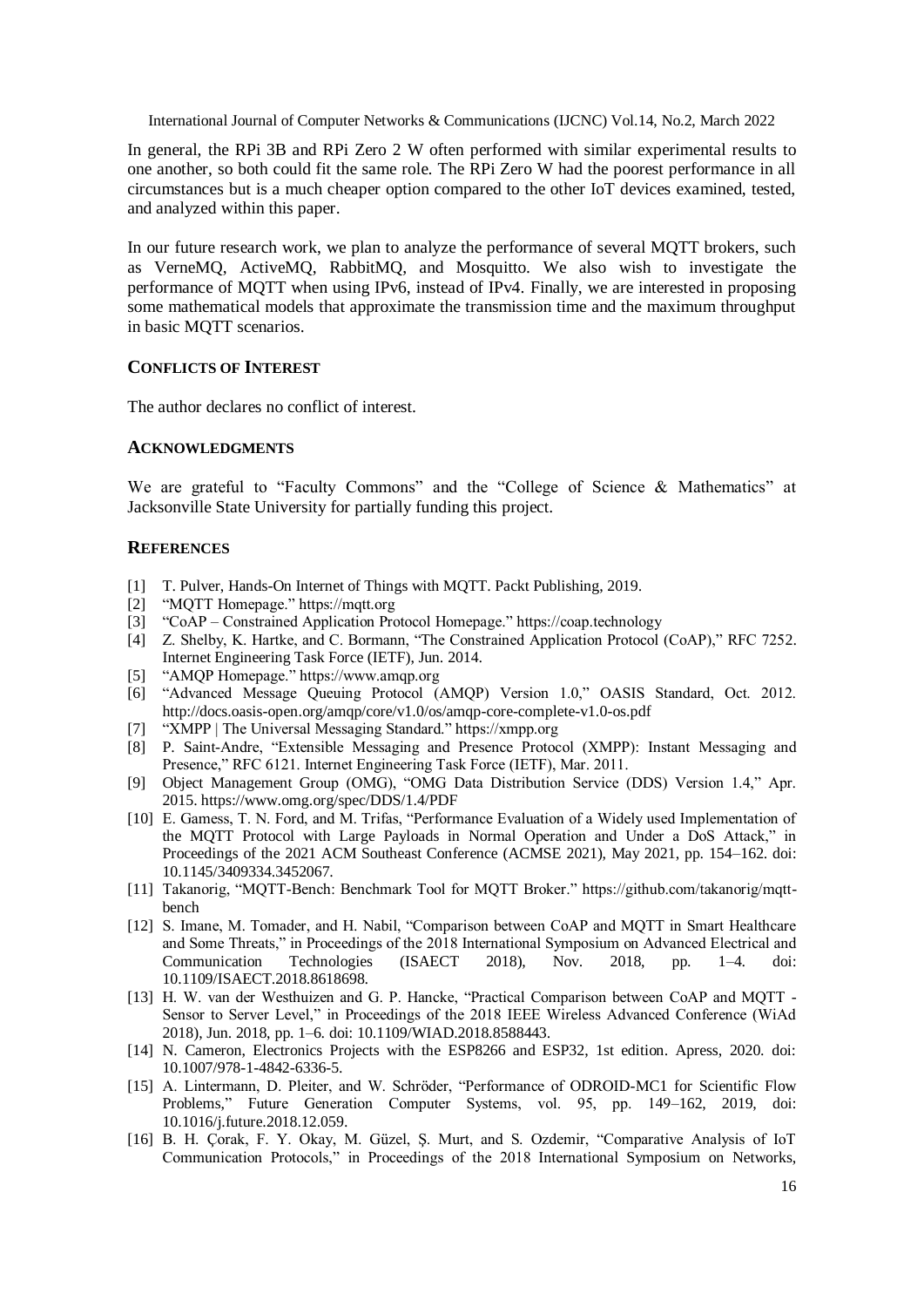Computers and Communications (ISNCC 2018), Jun. 2018, pp. 1–6. doi: 10.1109/ISNCC.2018.8530963.

- [17] R. Banno, K. Ohsawa, Y. Kitagawa, T. Takada, and T. Yoshizawa, "Measuring Performance of MQTT v5.0 Brokers with MQTTLoader," in Proceedings of the 2021 IEEE 18th Consumer Communications and Networking Conference (CCNC 2021), Jan. 2021, pp. 1–2. doi: 10.1109/CCNC49032.2021.9369467.
- [18] R. A. Light, "Mosquitto: Server and Client Implementation of the MQTT Protocol," The Journal of Open Source Software, vol. 2, no. 13, pp. 1–2, 2017, doi: 10.21105/joss.00265.
- [19] M. Bender, E. Kirdan, M. O. Pahl, and G. Carle, "Open-source MQTT evaluation," 2021. doi: 10.1109/CCNC49032.2021.9369499.
- [20] Z. Laaroussi and O. Novo, "A Performance Analysis of the Security Communication in CoAP and MQTT," in Proceedings of the 2021 IEEE 18th Consumer Communications and Networking Conference (CCNC 2021), Jan. 2021, pp. 1–6. doi: 10.1109/CCNC49032.2021.9369565.
- [21] A. Larmo, F. del Carpio, P. Arvidson, and R. Chirikov, "Comparison of CoAP and MQTT Performance over Capillary Radios," in Proceedings of the 2018 Global Internet of Things Summit (GIoTS 2018), Jun. 2018, pp. 1–6. doi: 10.1109/GIOTS.2018.8534576.
- [22] W. Pipatsakulroj, V. Visoottiviseth, and R. Takano, "muMQ: A Lightweight and Scalable MQTT Broker," in Proceedings of the 2017 IEEE Workshop on Local and Metropolitan Area Networks (LANMAN 2017), Jun. 2017, vol. 2017-June, pp. 1–6. doi: 10.1109/LANMAN.2017.7972165.
- [23] D. B. C. Lima, R. M. B. da Silva Lima, D. de Farias Medeiros, R. I. S. Pereira, C. P. de Souza, and O. Baiocchi, "A Performance Evaluation of Raspberry Pi Zero W Based Gateway Running MQTT Broker for IoT," in Proceedings of the 2019 IEEE 10th Annual Information Technology, Electronics and Mobile Communication Conference (IEMCON 2019), Oct. 2019, pp. 0076–0081. doi: 10.1109/IEMCON.2019.8936206.
- [24] Y. Guamán, G. Ninahualpa, G. Salazar, and T. Guarda, "Comparative Performance Analysis between MQTT and CoAP Protocols for IoT with Raspberry Pi 3 in IEEE 802.11 Environments," in Proceedings of the 2020 15th Iberian Conference on Information Systems and Technologies (CISTI 2020), Jun. 2020, pp. 1–6. doi: 10.23919/CISTI49556.2020.9140905.
- [25] E. Baranauskas, J. Toldinas, and B. Lozinskis, "Evaluation of the Impact on Energy Consumption of MQTT Protocol over TLS," in CEUR Workshop Proceedings, May 2019, pp. 56–60.
- [26] "Hping3 Homepage." http://www.hping.org/hping3.html
- [27] A. Banks and R. Gupta, "MQTT Version 3.1.1," OASIS Standard, Oct. 2014. http://docs.oasisopen.org/mqtt/mqtt/v3.1.1/os/mqtt-v3.1.1-os.pdf
- [28] ISO, "ISO/IEC 20922:2016 Information Technology Message Queuing Telemetry Transport (MQTT) v3.1.1," International Organization for Standardization, 2016, [Online]. Available: https://www.iso.org/standard/69466.html
- [29] A. Banks, E. Briggs, K. Borgendale, and R. Gupta, "MQTT Version 5.0," OASIS Standard, Mar. 2019. https://docs.oasis-open.org/mqtt/mqtt/v5.0/os/mqtt-v5.0-os.pdf
- [30] T. Dierks and C. Allen, "The TLS Protocol Version 1.0," RFC 2246. Internet Engineering Task Force (IETF), Jan. 1999.
- [31] T. Dierks and E. Rescorla, "The Transport Layer Security (TLS) Protocol Version 1.2," RFC 5246. Internet Engineering Task Force (IETF), Aug. 2008.
- [32] E. Rescorla, "The Transport Layer Security (TLS) Protocol Version 1.3," RFC 8446. Internet Engineering Task Force (IETF), Aug. 2018.
- [33] R. Grimmick, "TLS vs SSL: What's the Difference & How it Works | Varonis," Sep. 2021. https://blogvaronis2.wpengine.com/tls-vs-ssl
- [34] "X.509: Information Technology Open Systems Interconnection The Directory: Public-key and Attribute Certificate Frameworks." https://www.itu.int/rec/T-REC-X.509
- [35] S. Shapsough, F. Aloul, and I. A. Zualkernan, "Securing Low-Resource Edge Devices for IoT Systems," in Proceedings of the 2018 International Symposium in Sensing and Instrumentation in IoT Era (ISSI 2018), Sep. 2018, pp. 1–4. doi: 10.1109/ISSI.2018.8538135.
- [36] T. Klosowski, "Why We Love the Raspberry Pi | Reviews by Wirecutter," Nov. 2021. https://www.nytimes.com/wirecutter/reviews/raspberry-pi
- [37] "Teach, Learn, and Make with Raspberry Pi." https://www.raspberrypi.org
- [38] "Raspberry Pi About Us." https://www.raspberrypi.com/about
- [39] "Raspberry Pi OS Raspberry Pi." https://www.raspberrypi.com/software
- [40] "Raspberry Pi Forums Index Page." https://forums.raspberrypi.com